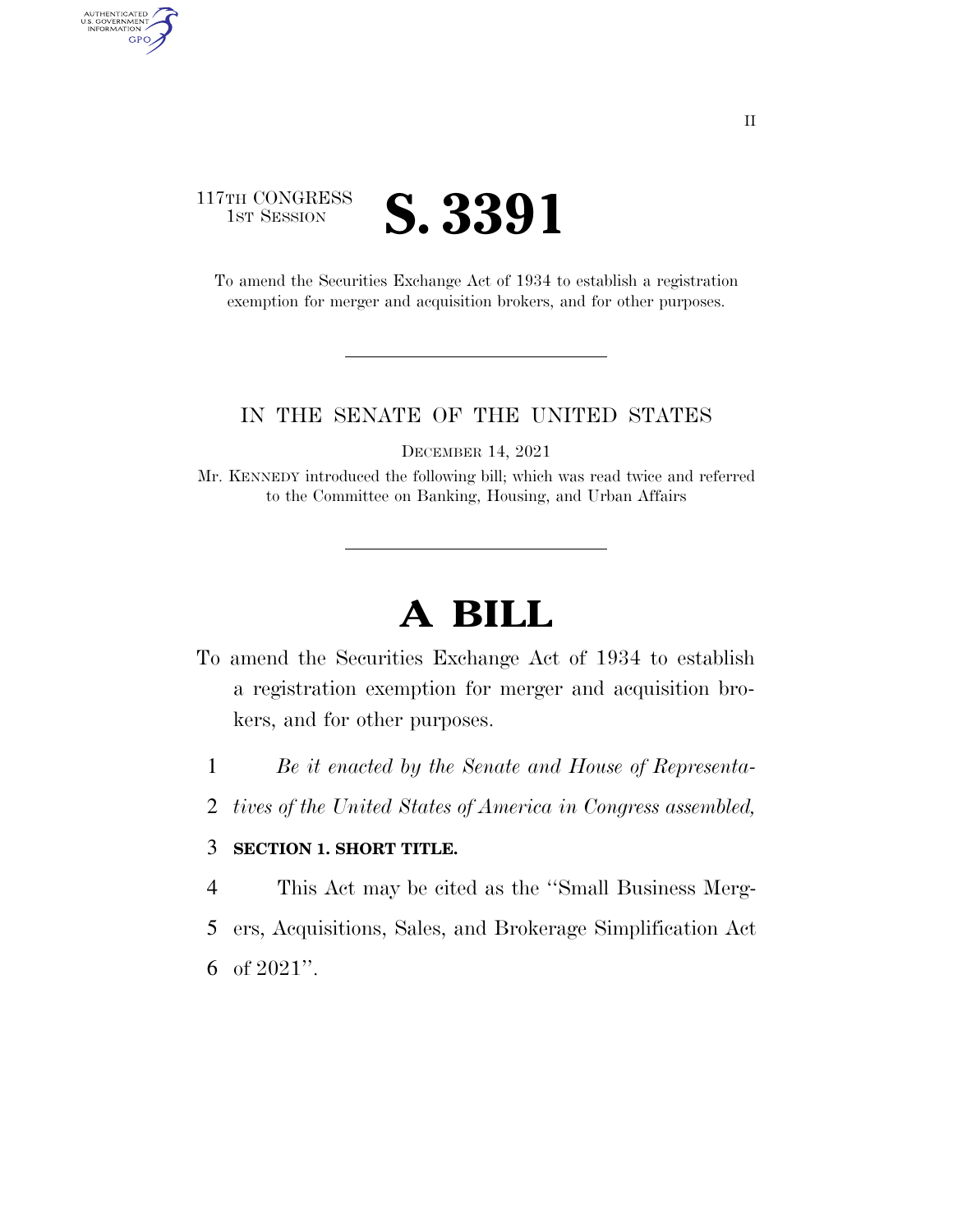| $\mathbf{1}$   | SEC. 2. REGISTRATION EXEMPTION FOR MERGER AND AC-           |
|----------------|-------------------------------------------------------------|
| $\overline{2}$ | <b>QUISITION BROKERS.</b>                                   |
| 3              | (a) IN GENERAL.—Section $15(b)$ of the Securities           |
| 4              | Exchange Act of $1934$ (15 U.S.C. 78 $o(b)$ ) is amended by |
| 5              | adding at the end the following:                            |
| 6              | "(13) REGISTRATION EXEMPTION FOR MERGER                     |
| 7              | AND ACQUISITION BROKERS.                                    |
| 8              | "(A) DEFINITIONS.—In this paragraph:                        |
| 9              | "(i) BUSINESS COMBINATION<br>$RE-$                          |
| 10             | LATED SHELL COMPANY.—The term 'busi-                        |
| 11             | ness combination related shell company'                     |
| 12             | means a shell company that is formed by                     |
| 13             | an entity that is not a shell company solely                |
| 14             | for the purpose of—                                         |
| 15             | $\lq\lq$ (I) changing the corporate                         |
| 16             | domicile of that entity solely within                       |
| 17             | the United States; or                                       |
| 18             | $\lq\lq$ (II) completing a business com-                    |
| 19             | bination transaction (as defined in                         |
| 20             | section $230.165(f)$ of title 17, Code of                   |
| 21             | Federal Regulations, or any successor                       |
| 22             | regulation) among not less than 1 en-                       |
| 23             | tity other than the company itself,                         |
| 24             | none of which is a shell company.                           |
| 25             | $``$ (ii) CONTROL.—                                         |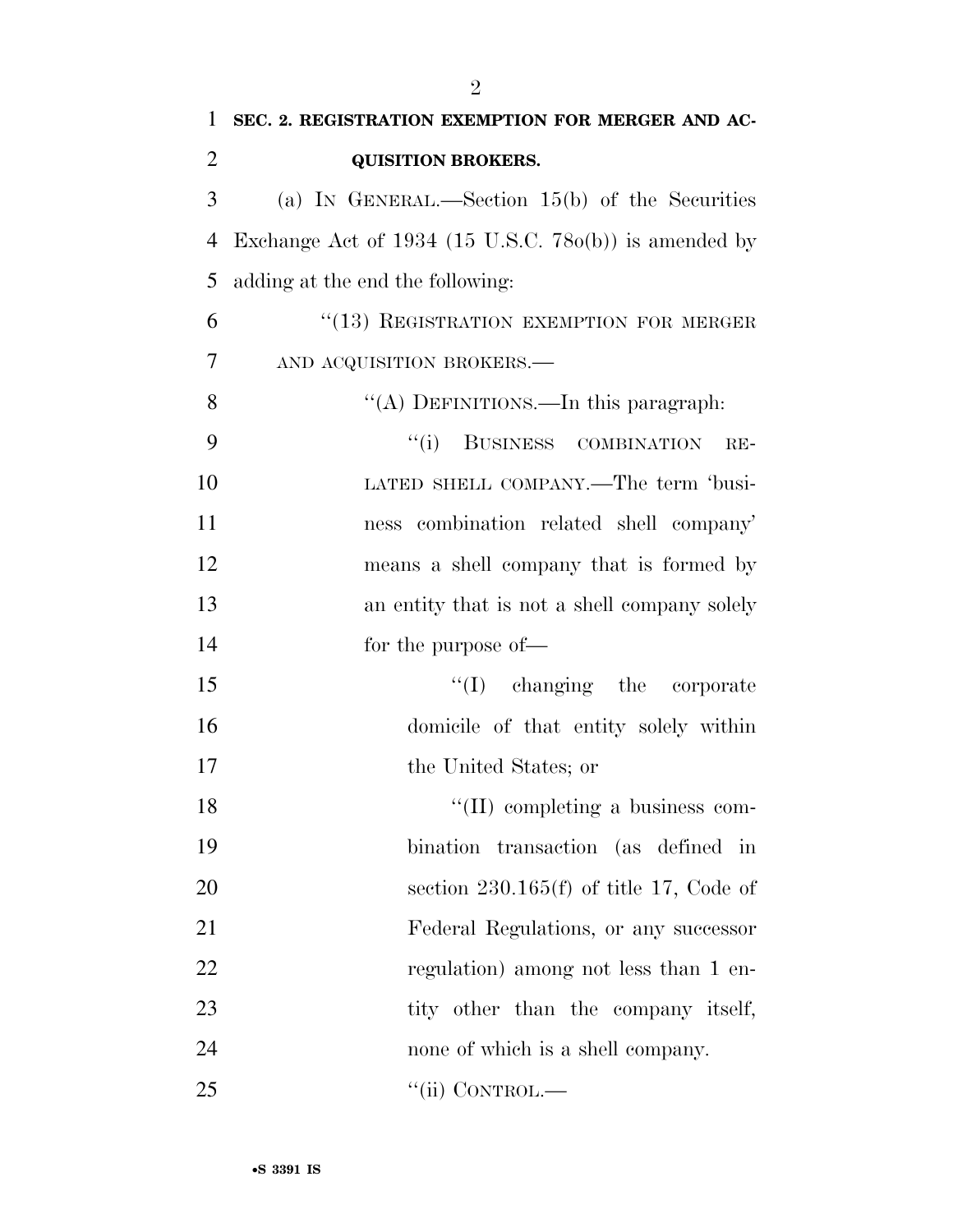| $\mathbf{1}$   | "(I) IN GENERAL.—The term                    |
|----------------|----------------------------------------------|
| $\mathfrak{2}$ | 'control' means the power, directly or       |
| 3              | indirectly, to direct the management         |
| $\overline{4}$ | or policies of a company, whether            |
| 5              | through ownership of securities, by          |
| 6              | contract, or otherwise.                      |
| $\tau$         | "(II) PRESUMPTION.—For the                   |
| 8              | purposes of subclause (I), there shall       |
| 9              | be a presumption of control if, upon         |
| 10             | completion of a transaction, a buyer         |
| 11             | or group of buyers—                          |
| 12             | "(aa) has the right to vote                  |
| 13             | 25 percent or more of a class of             |
| 14             | voting securities or the power to            |
| 15             | sell or direct the sale of 25 per-           |
| 16             | cent or more of a class of voting            |
| 17             | securities; or                               |
| 18             | $\degree$ (bb) in the case of a part-        |
| 19             | nership or limited liability com-            |
| 20             | pany, has the right to receive               |
| 21             | upon dissolution, or has contrib-            |
| 22             | uted, 25 percent or more of the              |
| 23             | capital.                                     |
| 24             | ``(iii)<br>ELIGIBLE PRIVATELY<br><b>HELD</b> |
| 25             | COMPANY.—The term 'eligible privately        |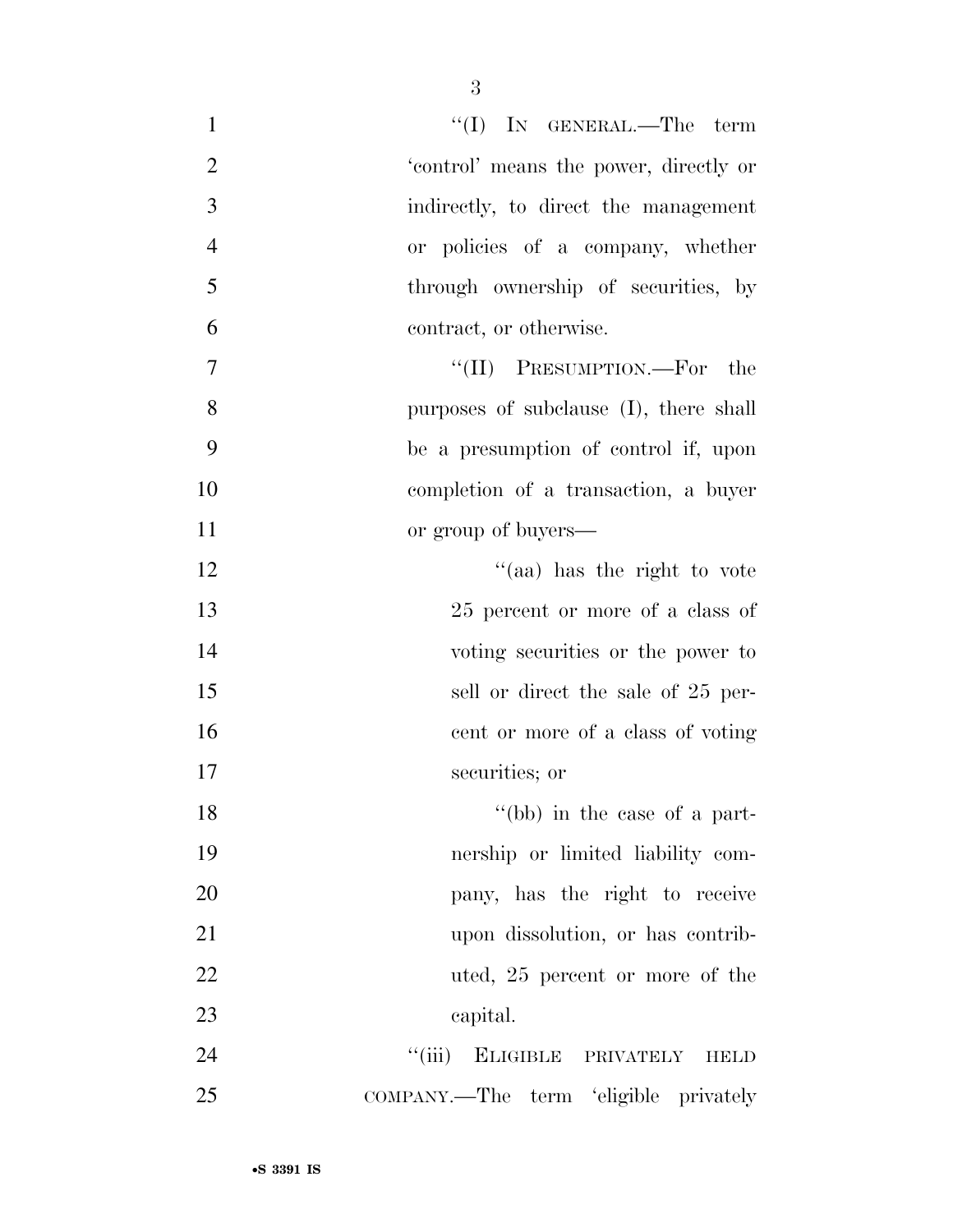| $\mathbf{1}$   | held company' means a privately held com-  |
|----------------|--------------------------------------------|
| $\overline{2}$ | pany that meets both of the following con- |
| $\overline{3}$ | ditions:                                   |
| $\overline{4}$ | "(I) The company does not have             |
| 5              | any class of securities—                   |
| 6              | "(aa) registered, or required              |
| $\overline{7}$ | to be registered, with the Com-            |
| 8              | mission under section 12; or               |
| 9              | "(bb) with respect to which                |
| 10             | the company files, or is required          |
| 11             | to file, periodic information, doc-        |
| 12             | uments, and reports under sub-             |
| 13             | section (d).                               |
| 14             | $\lq\lq$ (II)(aa) In the fiscal year end-  |
| 15             | ing immediately before the fiscal year     |
| 16             | in which the services of an M&A            |
| 17             | broker are initially engaged with re-      |
| 18             | spect to a securities transaction, the     |
| 19             | company meets either of the following      |
| 20             | conditions (determined in accordance)      |
| 21             | with the historical financial account-     |
| 22             | ing records of the company):               |
| 23             | $\lq\lq$ (AA) The earnings of the          |
| 24             | company before interest, taxes,            |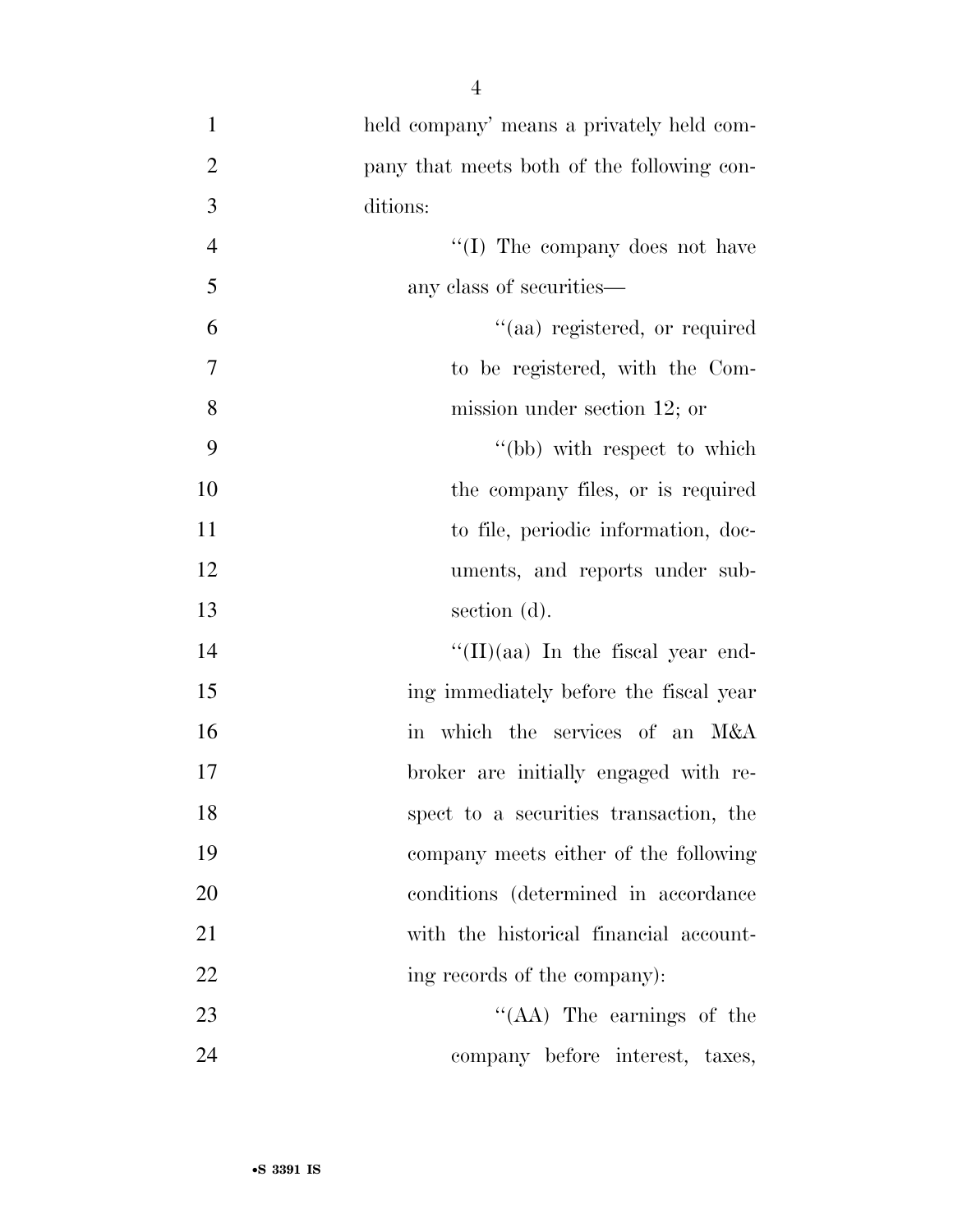| $\mathbf{1}$   | depreciation, and amortization                |
|----------------|-----------------------------------------------|
| $\overline{2}$ | are less than $$25,000,000$ .                 |
| 3              | "(BB) The gross revenues                      |
| $\overline{4}$ | of the company are less than                  |
| 5              | \$250,000,000.                                |
| 6              | "(bb) For purposes of this sub-               |
| $\tau$         | clause, the Commission may, by rule,          |
| 8              | modify the dollar figures in subitem          |
| 9              | $(AA)$ or $(BB)$ of item $(aa)$ if the Com-   |
| 10             | mission determines that such a modi-          |
| 11             | fication is necessary or appropriate in       |
| 12             | the public interest or for the protec-        |
| 13             | tion of investors.                            |
| 14             | "(iv) M&A BROKER.—The term 'M&A               |
| 15             | broker' means a broker, and any person        |
| 16             | associated with a broker, engaged in the      |
| 17             | business of effecting securities transactions |
| 18             | solely in connection with the transfer of     |
| 19             | ownership of an eligible privately held com-  |
| 20             | pany, regardless of whether the broker acts   |
| 21             | on behalf of a seller or buyer, through the   |
| 22             | purchase, sale, exchange, issuance, repur-    |
| 23             | chase, or redemption of, or a business com-   |
| 24             | bination involving, securities or assets of   |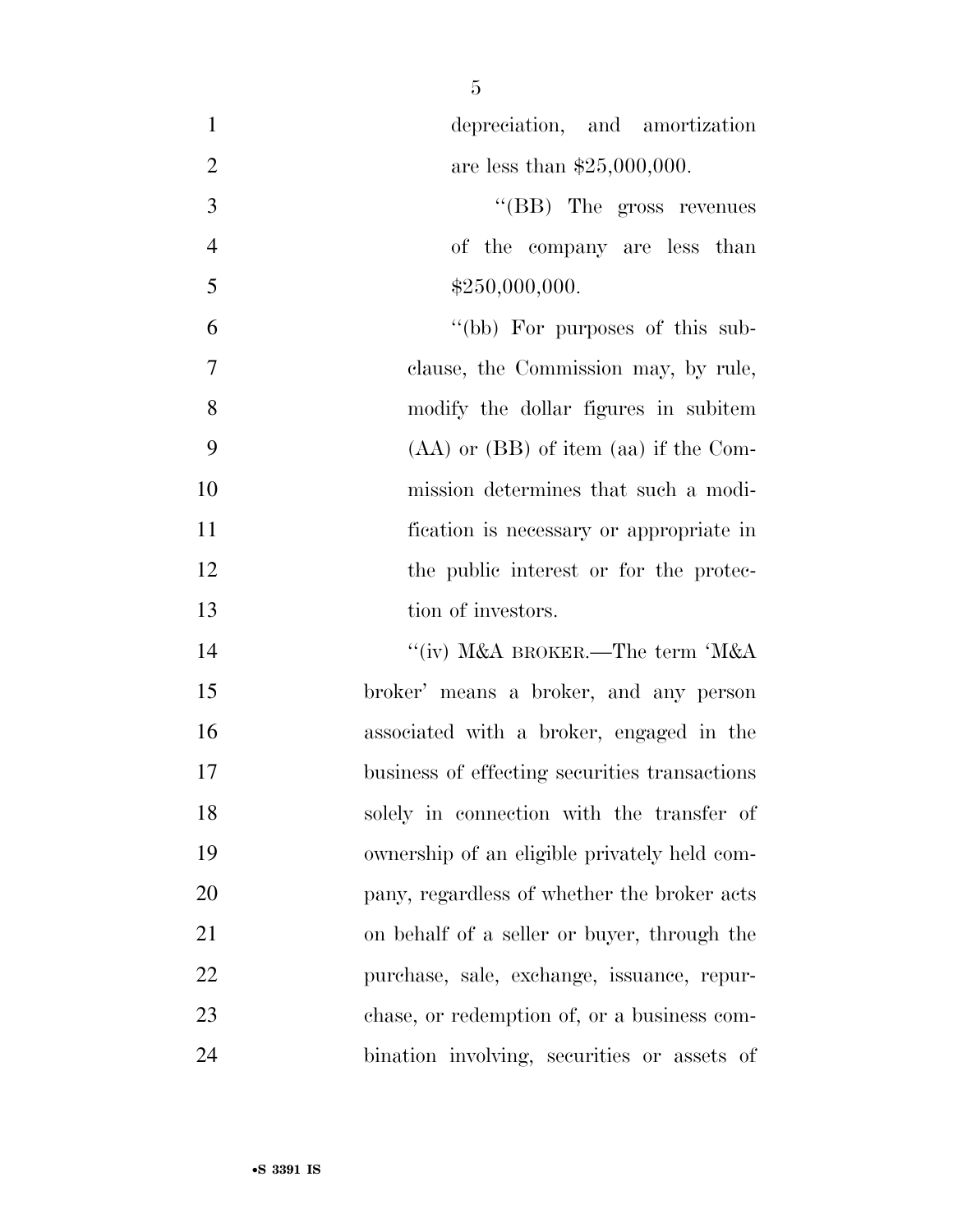| $\mathbf{1}$   | the eligible privately held company, if the |
|----------------|---------------------------------------------|
| $\overline{2}$ | broker reasonably believes that—            |
| 3              | "(I) upon consummation of the               |
| $\overline{4}$ | transaction, any person acquiring se-       |
| 5              | curities or assets of the eligible pri-     |
| 6              | vately held company, acting alone or        |
| 7              | in concert—                                 |
| 8              | "(aa) will control the eligible             |
| 9              | privately held company or the               |
| 10             | business conducted with the as-             |
| 11             | sets of the eligible privately held         |
| 12             | company; and                                |
| 13             | "(bb) directly or indirectly,               |
| 14             | will be active in the management            |
| 15             | of the eligible privately held com-         |
| 16             | pany or the business conducted              |
| 17             | with the assets of the eligible pri-        |
| 18             | vately held company, including              |
| 19             | without limitation, by-                     |
| 20             | "(AA) electing execu-                       |
| 21             | tive officers;                              |
| 22             | " $(BB)$ approving<br>the                   |
| 23             | annual budget;                              |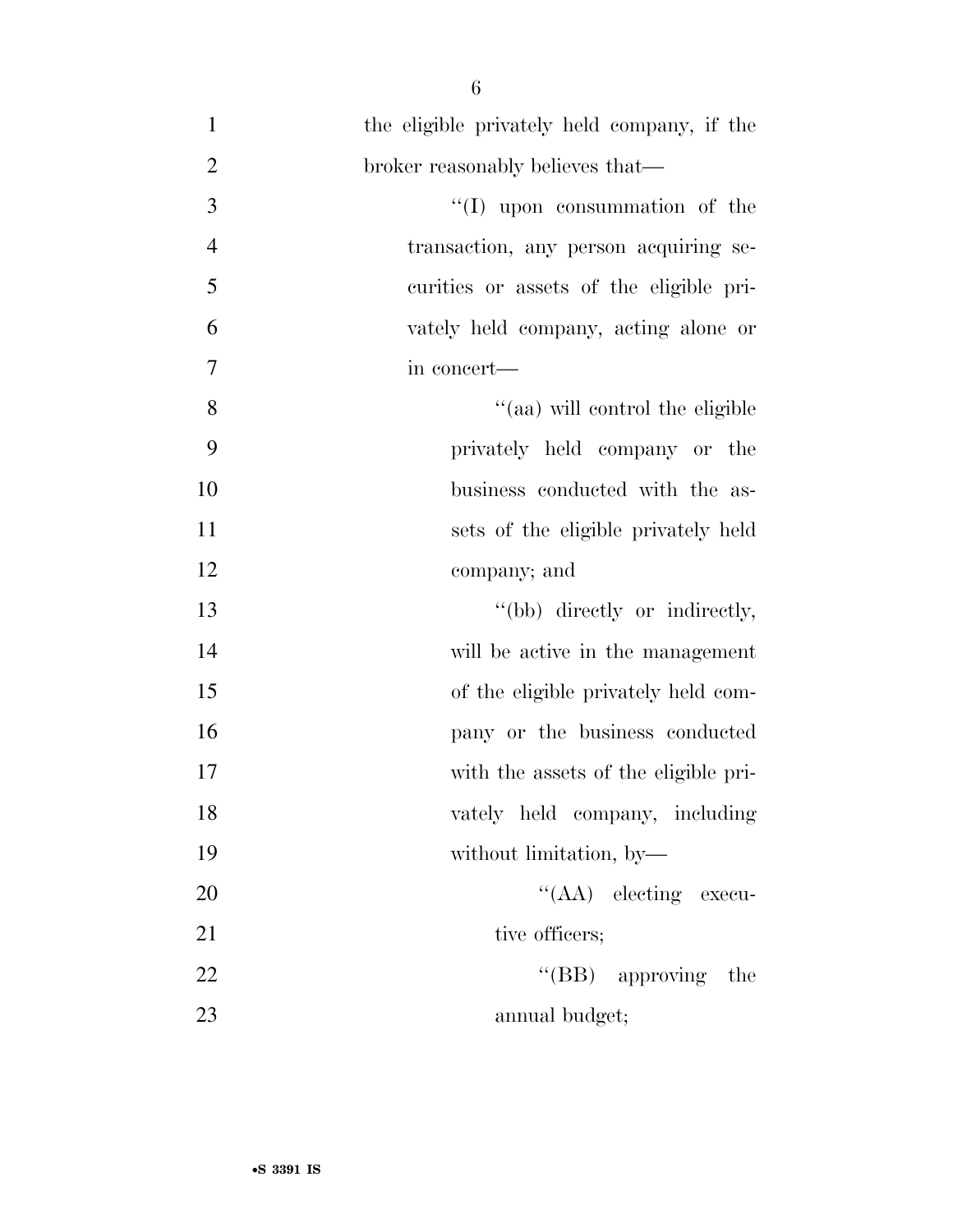| $\mathbf{1}$   | "( $CC$ ) serving as an ex-                |
|----------------|--------------------------------------------|
| $\overline{2}$ | ecutive or other executive                 |
| 3              | manager; or                                |
| $\overline{4}$ | "(DD) carrying out                         |
| 5              | such other activities as the               |
| 6              | Commission may, by rule,                   |
| 7              | determine to be in the public              |
| 8              | interest; and                              |
| 9              | $\lq\lq$ (II) if any person is offered se- |
| 10             | curities in exchange for securities or     |
| 11             | assets of the eligible privately held      |
| 12             | company, that person will, before be-      |
| 13             | coming legally bound to consummate         |
| 14             | the transaction, receive or have rea-      |
| 15             | sonable access to-                         |
| 16             | $\lq\lq$ (aa) the most recent fiscal       |
| 17             | year-end financial statements of           |
| 18             | the issuer of the securities, as           |
| 19             | customarily prepared by the man-           |
| 20             | agement of the issuer in the nor-          |
| 21             | mal course of operations; and              |
| 22             | "(bb) if the financial state-              |
| 23             | ments of the issuer are audited,           |
| 24             | reviewed, or compiled—                     |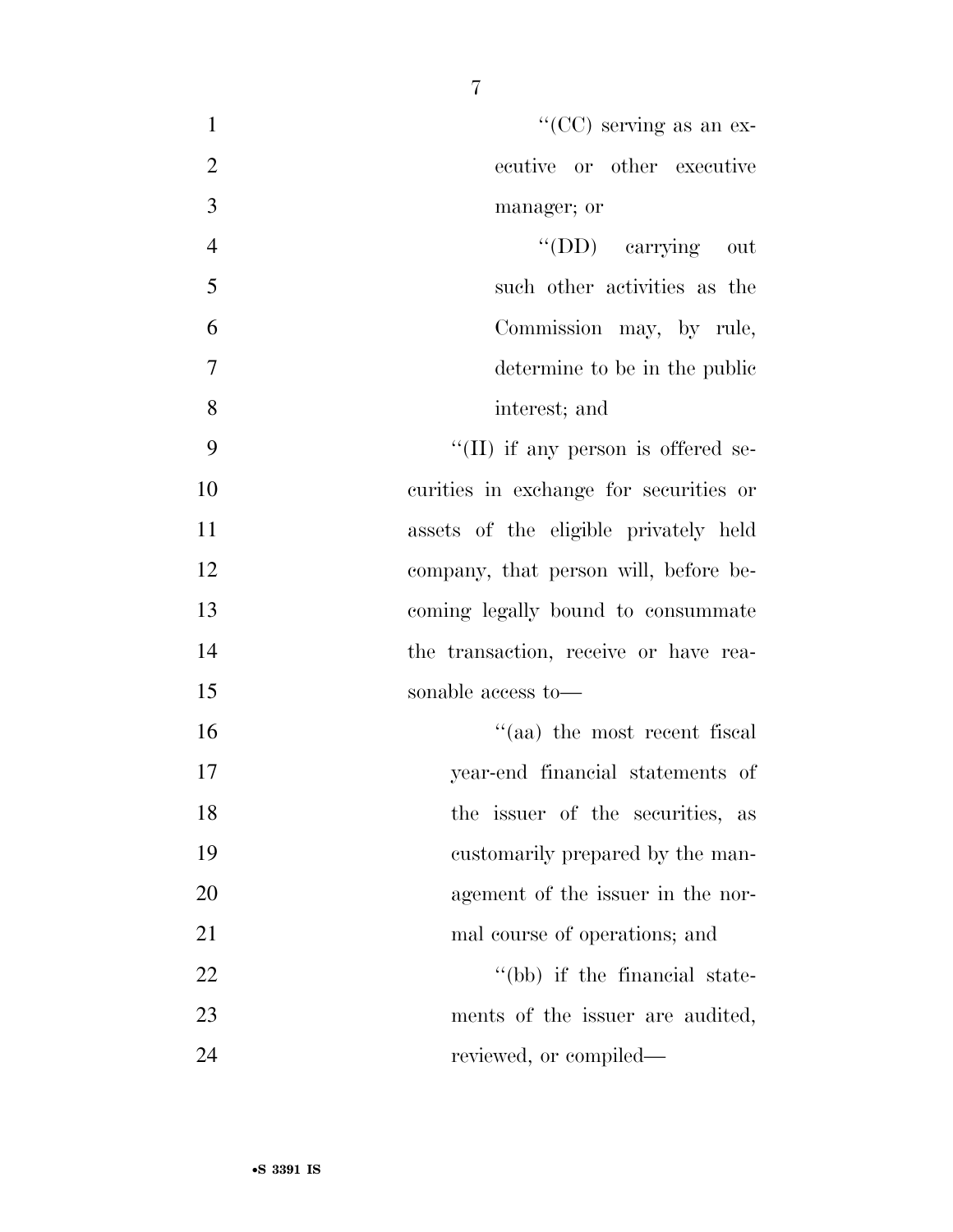| $\mathbf{1}$   | $\lq\lq$ (AA) any related                     |
|----------------|-----------------------------------------------|
| $\overline{2}$ | statement by the inde-                        |
| 3              | pendent accountant;                           |
| $\overline{4}$ | "(BB) a balance sheet                         |
| 5              | dated not more than 120                       |
| 6              | days before the date of the                   |
| $\overline{7}$ | offer; and                                    |
| 8              | $\lq\lq$ (CC) information per-                |
| 9              | taining to the management,                    |
| 10             | business, results of oper-                    |
| 11             | ations for the period covered                 |
| 12             | by the foregoing financial                    |
| 13             | statements and material loss                  |
| 14             | contingencies of the issuer.                  |
| 15             | $``(v)$ SHELL COMPANY.—The term               |
| 16             | 'shell company' means a company that, as      |
| 17             | of the date of a transaction with an eligible |
| 18             | privately held company—                       |
| 19             | "(I) has no or nominal oper-                  |
| 20             | ations; and                                   |
| 21             | $\lq\lq$ (II) has—                            |
| 22             | "(aa) no or nominal assets;                   |
| 23             | "(bb) assets consisting solely                |
| 24             | of cash and cash equivalents; or              |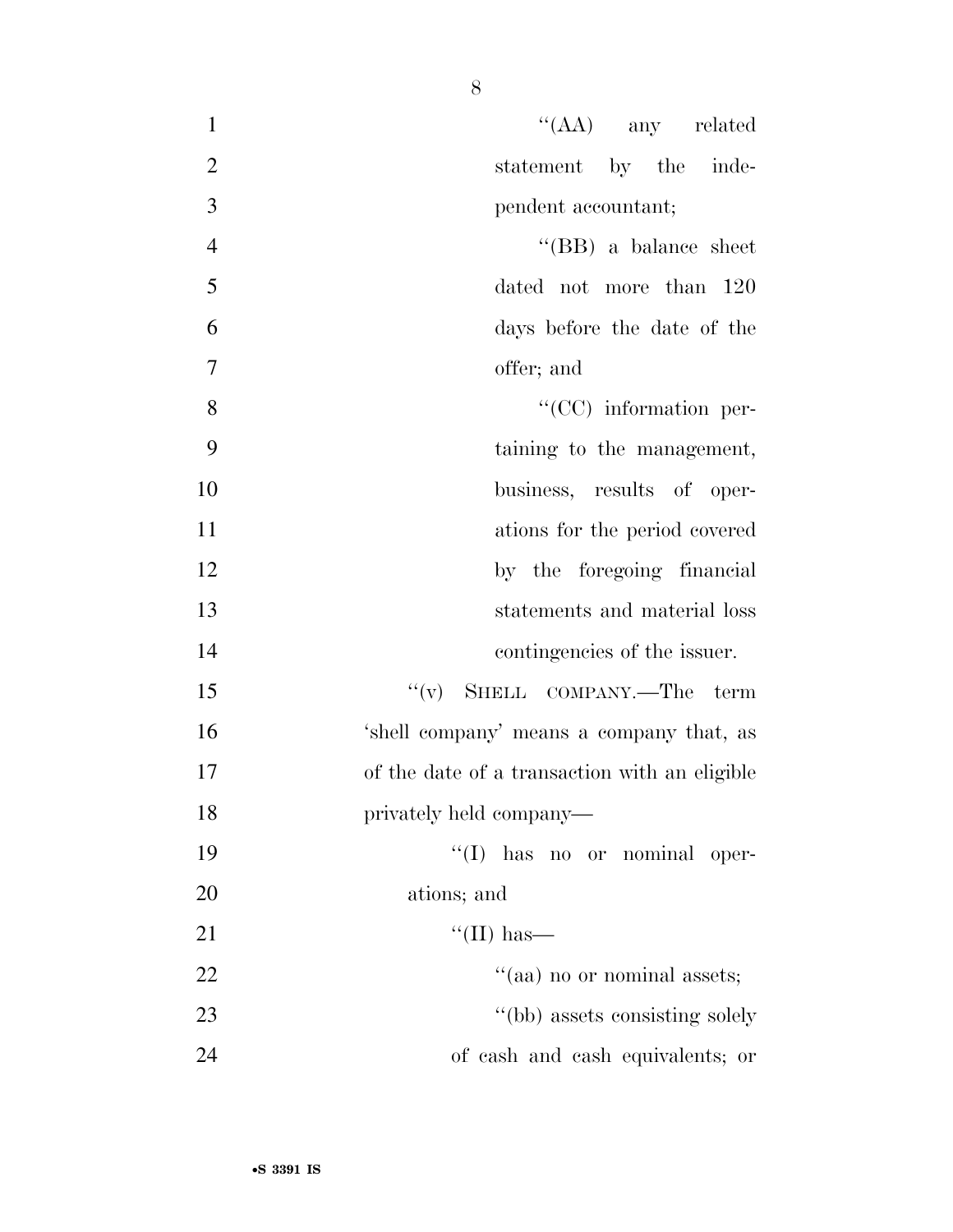| $\mathbf{1}$   | $f'(ce)$ assets consisting of                |
|----------------|----------------------------------------------|
| $\overline{2}$ | any amount of cash and cash                  |
| 3              | equivalents and nominal other as-            |
| $\overline{4}$ | sets.                                        |
| 5              | "(B) EXEMPTION.—Except as provided in        |
| 6              | subparagraph (C), an M&A broker shall be ex- |
| $\overline{7}$ | empt from registration under this section.   |
| 8              | "(C) EXCLUDED ACTIVITIES.—An M&A             |
| 9              | broker is not exempt from registration under |
| 10             | this paragraph if the M&A broker does any of |
| 11             | the following:                               |
| 12             | "(i) Directly or indirectly, in connec-      |
| 13             | tion with the transfer of ownership of an    |
| 14             | eligible privately held company, receives,   |
| 15             | holds, transmits, or has custody of the      |
| 16             | funds or securities to be exchanged by the   |
| 17             | parties to the transaction.                  |
| 18             | "(ii) Engages on behalf of an issuer in      |
| 19             | a public offering of any class of securi-    |
| 20             | ties-                                        |
| 21             | $\lq(1)$ that is registered, or is re-       |
| 22             | quired to be registered, with the Com-       |
| 23             | mission under section $12$ ; or              |
| 24             | $\lq\lq$ (II) with respect to which the      |
| 25             | issuer files, or is required to file, pe-    |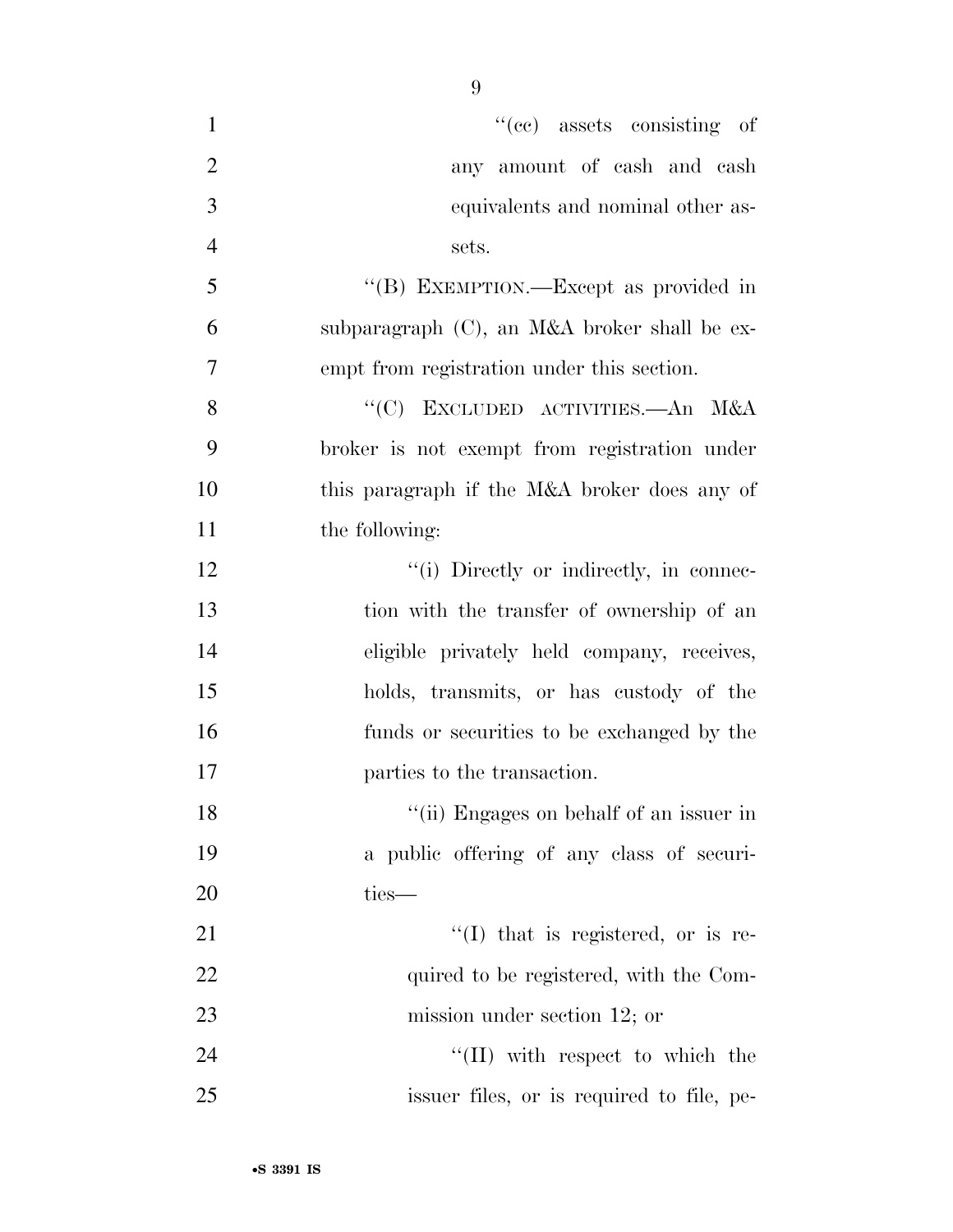- riod information, documents, and re-2 ports under subsection (d). ''(iii) Engages on behalf of any party in a transaction involving a shell company, other than a business combination related shell company. 7 ''(iv) Directly, or indirectly through any of its affiliates, provides financing re- lating to the transfer of ownership of an eligible privately held company. ''(v) Assists any party to obtain fi- nancing from an unaffiliated third party without— 14  $\text{``(I) complying with all other ap-}$  plicable laws in connection with such assistance, including, if applicable, **part 220 of title 12, Code of Federal**  Regulations, or any successor regula- tions; and 20 ''(II) disclosing any compensation 21 in writing to the party. 22 ''(vi) Represents both the buyer and the seller in the same transaction with-out—
-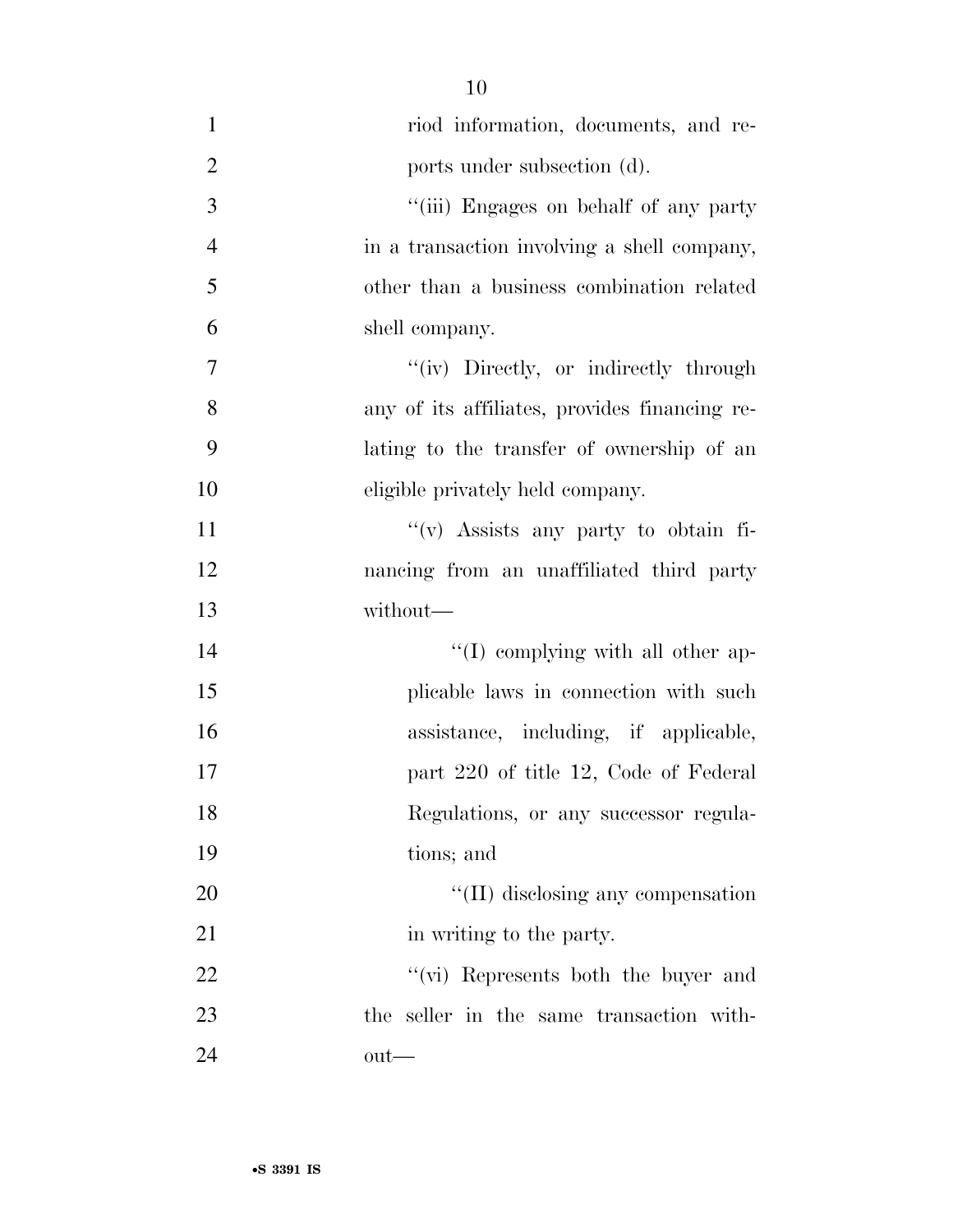| $\mathbf{1}$   | "(I) providing clear written dis-                          |
|----------------|------------------------------------------------------------|
| $\overline{2}$ | closure with respect to the parties the                    |
| 3              | broker represents; and                                     |
| $\overline{4}$ | "(II) obtaining written consent                            |
| 5              | from both parties to the joint rep-                        |
| 6              | resentation.                                               |
| 7              | $``$ (vii) Facilitates a transaction with a                |
| 8              | group of buyers formed with the assistance                 |
| 9              | of the M&A broker to acquire the eligible                  |
| 10             | privately held company.                                    |
| 11             | "(viii) Engages in a transaction in-                       |
| 12             | volving the transfer of ownership of an eli-               |
| 13             | gible privately held company to a passive                  |
| 14             | buyer or group of passive buyers.                          |
| 15             | "(ix) Binds a party to a transfer of                       |
| 16             | ownership of an eligible privately held com-               |
| 17             | pany.                                                      |
| 18             | $\lq\lq (D)$<br>DISQUALIFICATION. <sup>---</sup> An<br>M&A |
| 19             | broker is not exempt from registration under               |
| 20             | this paragraph if the M&A broker (and, as ap-              |
| 21             | plicable, any officer, director, member, man-              |
| 22             | ager, partner, or employee of the M&A                      |
| 23             | $broker)$ —                                                |
| 24             | "(i) has been barred from association                      |
| 25             | with a broker or dealer by the Commission,                 |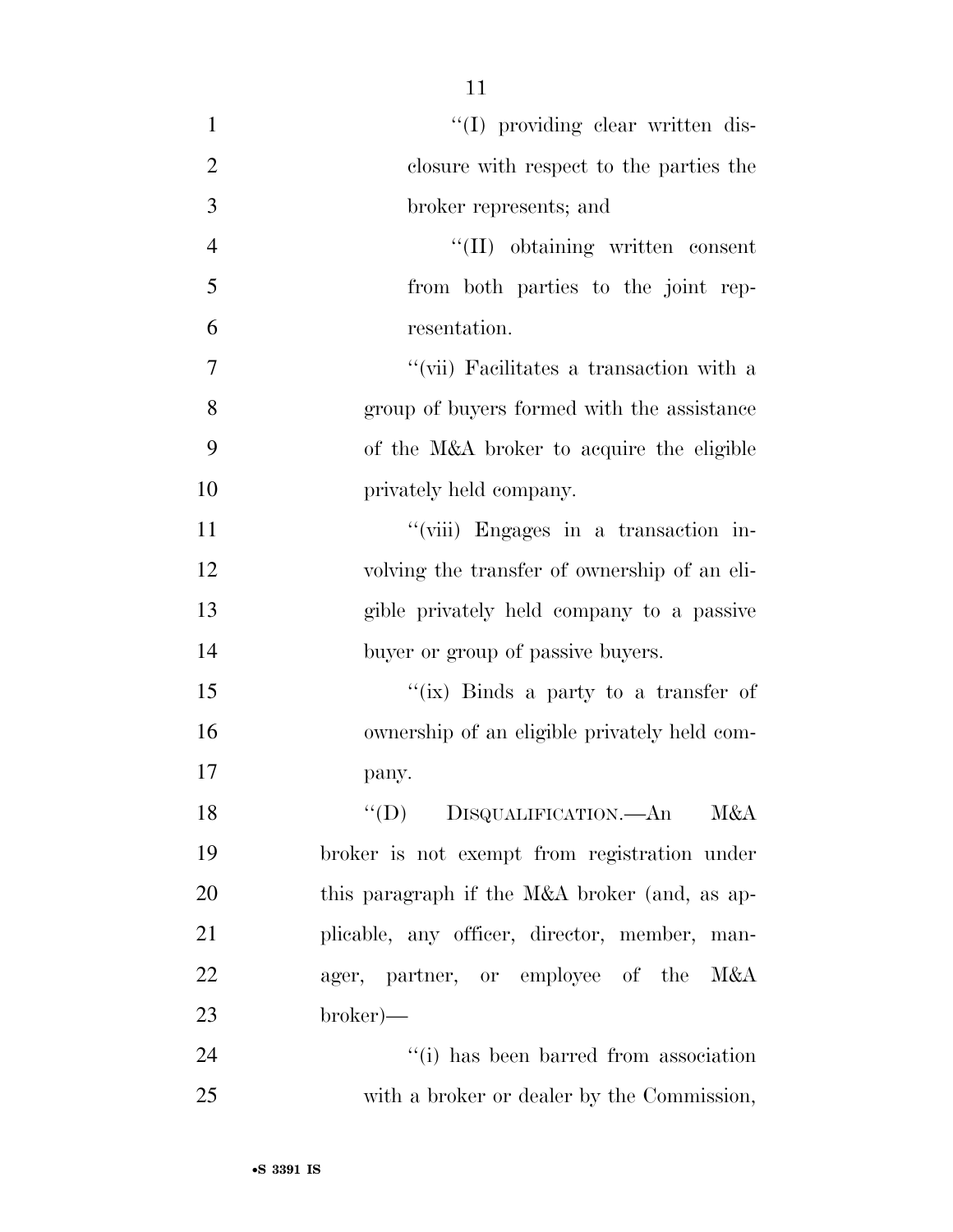| $\mathbf{1}$   | any State, or any self-regulatory organiza-       |
|----------------|---------------------------------------------------|
| $\overline{2}$ | tion; or                                          |
| 3              | "(ii) is suspended from association               |
| $\overline{4}$ | with a broker or dealer.                          |
| 5              | "(E) RULE OF CONSTRUCTION.—Nothing                |
| 6              | in this paragraph may be construed to limit any   |
| 7              | other authority of the Commission to exempt       |
| 8              | any person, or any class of persons, from any     |
| 9              | provision of this title, or from any provision of |
| 10             | any rule or regulation thereunder.                |
| 11             | $``$ (F) INFLATION ADJUSTMENT.—                   |
| 12             | "(i) IN GENERAL.—On the date that                 |
| 13             | is 5 years after the date of enactment of         |
| 14             | this paragraph, and every 5 years there-          |
| 15             | after, each dollar amount in subparagraph         |
| 16             | $(A)(iii)(II)(aa)$ shall be adjusted by—          |
| 17             | $\lq (I)$ dividing the annual value of            |
| 18             | the Employment Cost Index For                     |
| 19             | Wages and Salaries, Private Industry              |
| 20             | Workers (or any successor index), as              |
| 21             | published by the Bureau of Labor                  |
| 22             | Statistics, for the calendar year pre-            |
| 23             | eeding the calendar year in which the             |
| 24             | adjustment is being made by the an-               |
| 25             | nual value of such index (or suc-                 |